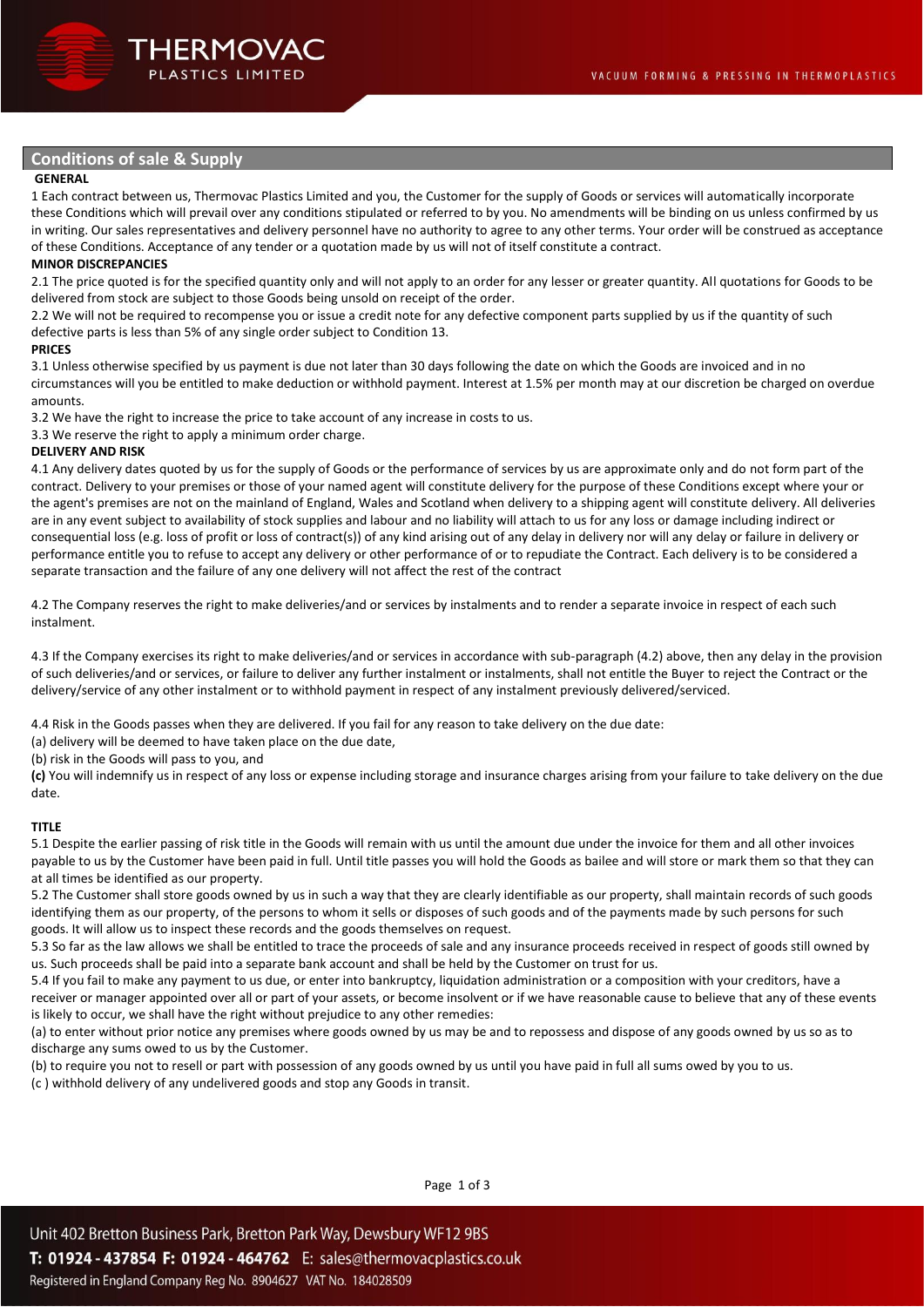

5.5 Unless we expressly elect otherwise any contract between us and the Customer for the supply of Goods shall remain in existence notwithstanding any exercise by us of our rights under this clause.

5.6 If the Goods are mixed with your property or incorporated therein, the product thereof will become and/or will be deemed to be our sole and exclusive property. If the Goods are mixed with goods and/or materials which are the property of any person other than you or are incorporated therein the product thereof will become or be deemed to be owned in common with that person

5.7. We will be entitled to maintain an action for the price of any Goods notwithstanding that title in them has not passed to you. You will when required assign to us your rights against customers who have not paid you.

### **CLAIMS NOTIFICATION**

6.1 Any claim for non-delivery of Goods must be notified in writing to us within 48 hours of the date of invoice.

6.2 Any claim that Goods have been delivered damaged or not of the correct quantity or do not comply with their description must be notified to us within 24 hours of delivery.

6.3 Any alleged defect must be notified to us within 24 hours of delivery or in the case of a defect which is not reasonably apparent on inspection within [7] days of the defect coming to your attention but in any event within 28 days of delivery.

6.4 All claims must be in writing and contain full details of the claim. We must be given reasonable opportunity and facilities to investigate any claims made under this Condition.

#### **LIABILITY**

7 1. These Conditions contain all the terms under which the contract for the supply of goods is entered into between us and except as specifically mentioned in writing no warranty or condition as to description. Condition, quality or suitability for purpose whether collateral to the contract or otherwise is given (or deemed to have been given) or is implied and any statutory or other warranty or condition whether express or implied and whether collateral to the contract or otherwise is hereby excluded.

7.2 We will not be liable (other than for death or personal injury resulting from our negligence) except in accordance with this clause for any loss or damage of any kind arising from any breach of any express or implied warranty or condition of the contract or from any negligence or breach of statutory duty by us or in any other way in connection with the performance or purported performance of or failure to perform the contract. 7.3 If in accordance with Condition 6 you establish that Goods have not been delivered or have been delivered damaged or are not of the correct quantity (subject to Conditions 2 and 13) or do not comply with their description or are defective we will at our option replace such Goods or allow you credit for their invoice value in full and final settlement of our liability. We will also use our reasonable endeavours to pass on to the Customer the benefit of any manufacturers guarantee which we receive in respect of the Goods

7.4 In no circumstances will our liability to you exceed the invoice value of the Goods nor will we be liable for any indirect or consequential loss including loss of profits business or contracts howsoever arising.

7.5 You will indemnity us in respect of any loss or expense which we may incur in any actual or threatened claim or action whether civil or criminal howsoever arising in connection with your failure to comply fully with your obligations under the Contract with us or generally under statute or other legislation or codes of practice etc whether or not incorporated in these Conditions or any other contract between us and including but without limitation the Consumer Protection Act 1987 (as amended or modified from time to time) and any codes made under or by reference to it

7.6 Where European Article Numbers Codes and Symbols ("Codes") are applied to our Goods we will not be liable for any loss or damage suffered by you arising out of the use of Codes. However, if the Code was incorrectly supplied by us we will at our option replace such Goods or allow you credit for their invoice value in full and final settlement of our liability.

7.7 Goods sold in the UK are intended only for sale and use in the UK We accept no responsibility whatsoever or howsoever arising where Goods are exported from the UK regardless of whether we knew or ought to have known that the Goods were to be exported.

7.8 Where any goods are designed by us, every effort is made that they meet known statutory requirements and that they do not infringe any patents or trademarks or other intellectual property rights belonging to third parties but no warranty is given that the design construction and quality of Goods to be supplied under the Contract comply with all relevant requirements of any statute statutory rule or order or other instrument having the force of law from time to time nor that they do not infringe any third party intellectual property rights. We accept no liability for any breach of intellectual rights.

#### **PRODUCT SPECIFICATION**

8. Whilst we will make every endeavour to deliver the Goods as per quotation or otherwise advertised in any of our documents, actual specifications may in certain circumstances vary from those so quoted or advertised. We reserve the right to vary the specification of any Goods provided that they are of similar quality.

#### **SUPPLY**

9. In the event that we are unable to supply Goods as ordered by the Customer we reserve the right to offer Goods of equal or superior quality comparable to or compatible with the Goods ordered at the same price.

# **CANCELLATION**

10. No order may be cancelled without our prior written consent and then only on the basis that you indemnify us for any costs incurred.

Page 2 of 3

Unit 402 Bretton Business Park, Bretton Park Way, Dewsbury WF12 9BS T: 01924 - 437854 F: 01924 - 464762 E: sales@thermovacplastics.co.uk Registered in England Company Reg No. 8904627 VAT No. 184028509